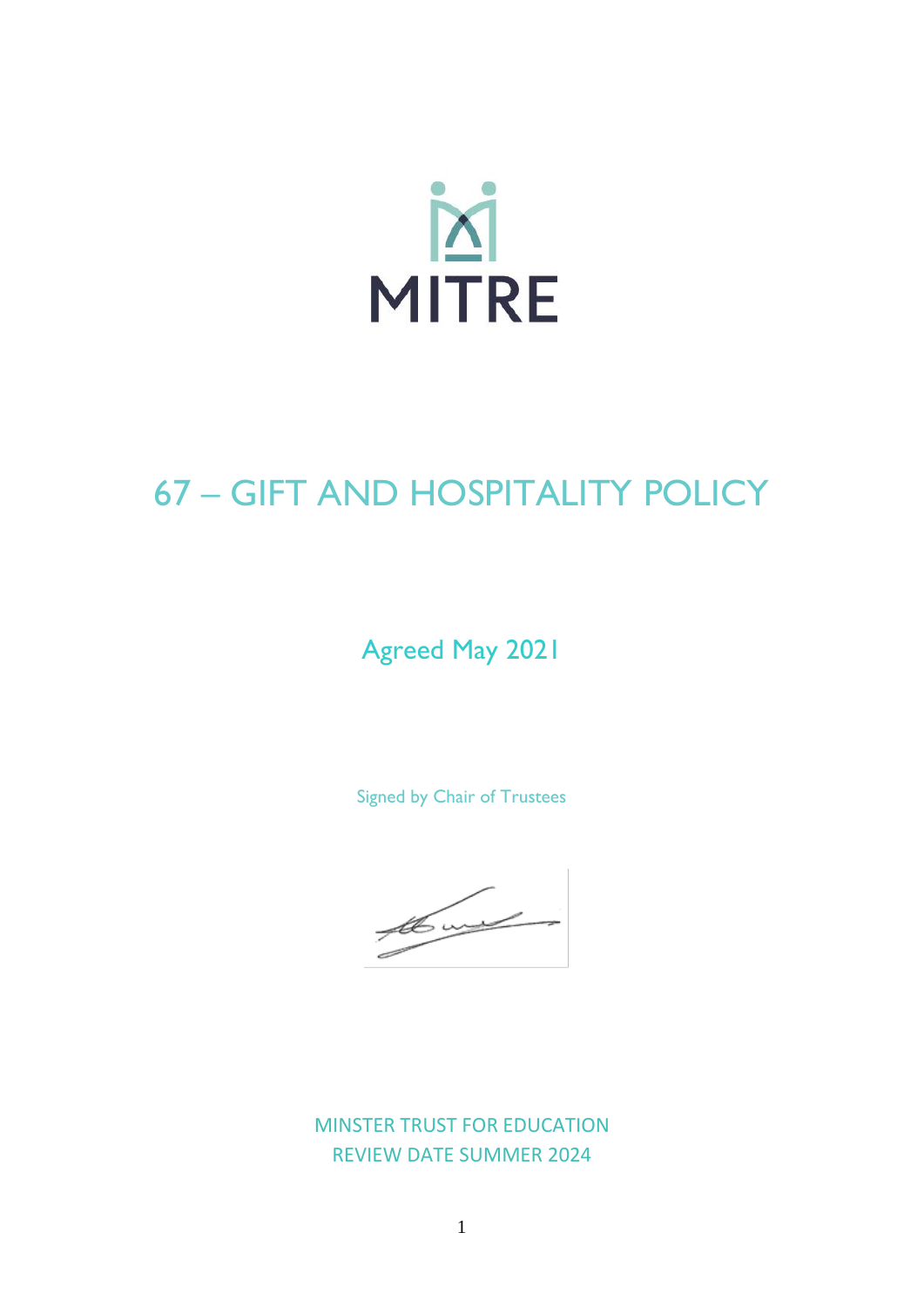### Contents

|     |                                                     | Page |
|-----|-----------------------------------------------------|------|
| 1.0 | Introduction and Aims                               | 3    |
| 2.0 | Legislation and Guidance                            | 3    |
| 3.0 | Definitions                                         | 3    |
| 4.0 | Roles and Responsibilities                          | 4    |
| 5.0 | Acceptable Gifts and Hospitality                    | 5    |
| 6.0 | Unacceptable Gifts and Hospitality                  | 5    |
| 7.0 | Declining Gifts and Hospitality                     | 6    |
|     |                                                     |      |
|     | Appendix 1 – Gifts and Hospitality Declaration Form |      |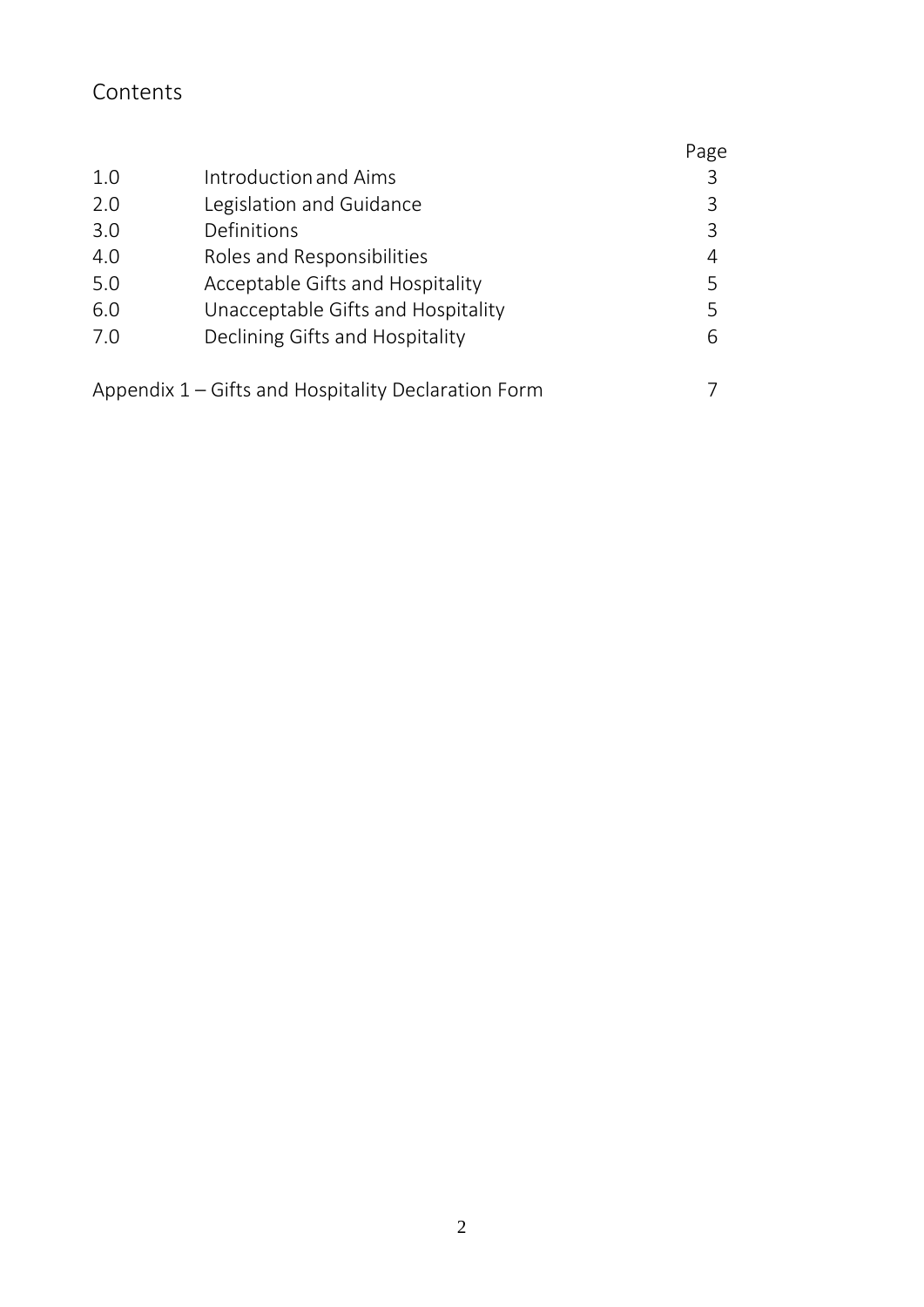### 1.0 Introduction and Aims

- 1.1 This document expands upon and updates the details referred to in section 3.6.9 of the Trust's Finance Policy and Section 21 of the Code of Conduct.
- 1.2 Failure to declare any gifts or hospitality offered on the gifts and hospitality register, in line with this policy, may be dealt with as a staff disciplinary matter or under the Governance Code of Conduct in the case of Members or Trustees.
- 1.3 This policy aims to ensure that:
	- The Minster Trust for Education's (the Trust's) funds are used only in accordance with the law, its Articles of Association, its funding agreement and the latest Academies Financial Handbook.
	- The Trust and those associated with it operate in a way that commands broad public support.
	- The Trust has due regard to propriety and regularity, and ensures value for money, in the use of public funds.
	- Trustees fulfil their fiduciary duties and wider responsibilities as charitable Trustees and company directors.
	- Staff members, Trust Members, Trustees, and all other stakeholders are aware of what constitutes acceptable gifts and hospitality, and the process that must be followed if they are presented with any of the same. This policy applies to all members of the Trust community, including those named above as well as all staff whether employed in one of our schools or employed centrally by the Trust.

### 2.0 Legislation and Guidance

2.1 This policy is based on the Academies Financial Handbook, which states that academy Trusts should have a policy and register on the acceptance of gifts, hospitality, awards, prizes or any other benefit which might be seen to compromise the personal judgement or integrity of Members, Trustees, staff, and/or any other representative of the Trust. This policy also complies with our funding agreement and articles of association.

### 3.0 Definitions

- 3.1 Gifts are any items, cash, awards, prizes, goods or services, offered without expectation of payment or benefit. Gifts also include goods or services offered at a discounted rate, or on terms not available to the general public.
- 3.2 Hospitality is defined as food, drink, accommodation or entertainment (such as cultural or sporting events) provided free of charge, heavily discounted or on terms not generally available to the general public.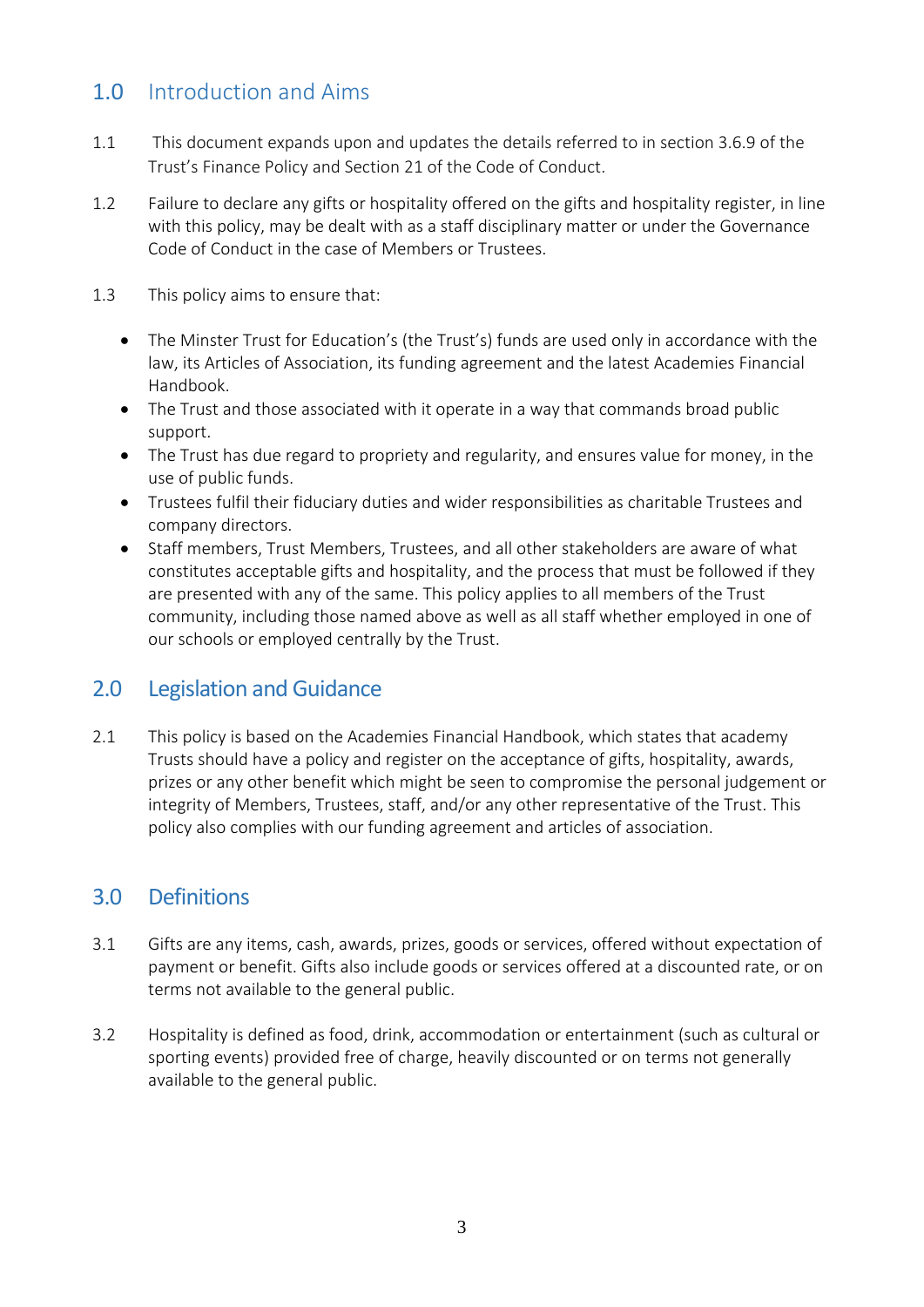#### 4.0 Roles and Responsibilities

- 4.1 Staff members and Trustees:
	- Must not give or accept gifts or hospitality to or from a third party where it might be perceived that their personal integrity has the potential to be compromised, or that the Trust might be placed under any obligation as a result of acceptance.
	- Must not use their official position to further their private interests or the interests of others.
	- Must not solicit gifts or hospitality.
	- Must advise the Trust Accountant the details of any gifts or hospitality offered to them, the school or the Trust with a value of over £100 within 7 working days, even if declined. The Gift and Hospitality Declaration Form (see appendix 1) must be completed and forwarded to the Trust Accountant in order for the details to be added to the Gifts and Hospitality Register.
	- Must consult the Trust Accountant before accepting or offering an individual gift or hospitality with a value of over £150.
	- Trustees will ensure that the Trust's funds are used in a way that commands broad public support, pays due regard to propriety and regularity, and provides value for money.
- 4.2 Trust leaders and Heads will act with the utmost integrity on all matters relating to gifts and hospitality, ensuring that they set a good example to the rest of the school, the Trust and to those outside the organisation. They will also ensure, alongside the Trust Accountant, that decisions on whether individuals or the Trust can accept or offer gifts or hospitality with a value of over £100 are in line with this policy.
- 4.3 Trust leaders and Heads are responsible for ensuring that Staff, Members and Trustees are aware of and understand this policy, and that it is being implemented consistently.
- 4.4 The Trust Accountant will ensure that:
	- The Trust maintains a gifts and hospitality register.
	- Figures for transactions relating to gifts made by the Trust are disclosed in the Trust's audited accounts, in accordance with the Academies Financial Handbook.
	- The Trustees are provided with information on gifts and hospitality received and given, as appropriate. They will also ensure, alongside Trust leaders and Heads, that decisions on whether individuals or the Trust can accept or offer gifts or hospitality with a value of over £100 are in line with this policy.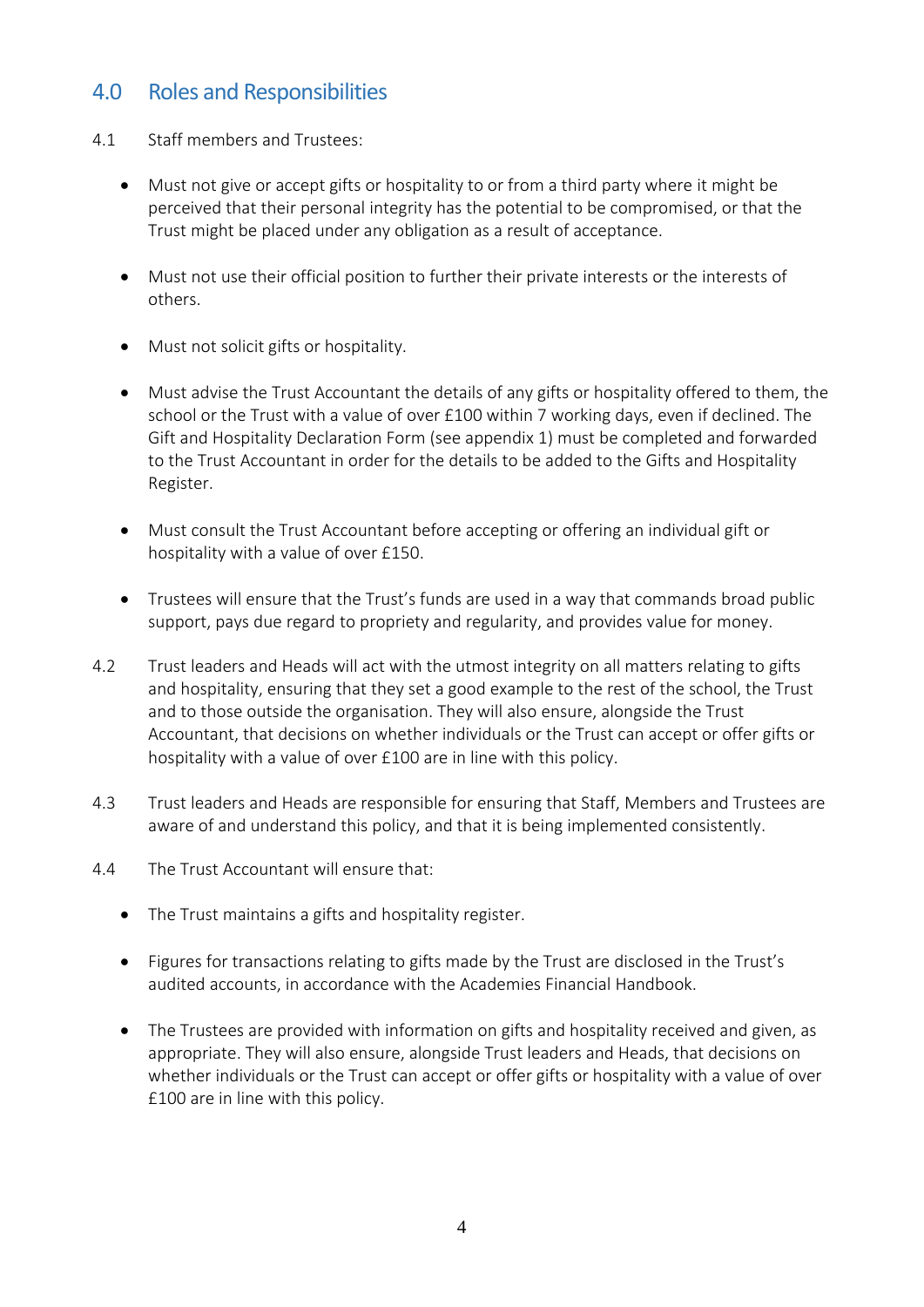#### 5.0 Acceptable Gifts and Hospitality

#### Gifts and hospitality offered to or received by Trust Staff

- 5.1 Members, Trustees and staff can accept gifts and hospitality that have a value of up to and including £100. These do not have to be pre-approved or recorded on the gifts and hospitality register.
- 5.2 Similarly, hospitality such as working lunches may be accepted in order to maintain good relationships with key contacts, provided the hospitality is reasonable in the circumstances. If in doubt, guidance must be sought from the Trust Accountant or Head.
- 5.3 Any gifts or hospitality offered with a value in excess of £100 must be recorded on the gifts and hospitality register within 7 working days, even if declined. Any Member, Trustee, or member of staff who is offered such gifts or hospitality must consult the Trust Accountant or Head before accepting.
- 5.4 Where a key person is the recipient (defined as being a person who has financial influence for example a person who makes decsions over awarding contracts), or intended recipient, (for example the Head Teacher, the CEO of the Trust) of any offer of gifts or hospitality in excess of £50, they must inform the Trust Accountant or Chief Operating Officer in order to ensure that the offer is recorded on the gifts and hospitality register.

#### Gifts or Hospitality offered by the Trust/School to others:

- 5.6 Any hospitality provided by the Trust or one of its schools, such as a working lunch for visitors, must not be extravagant. A maximum value of £30 per head should be used as a guideline. Alcohol must not be purchased out of the school or Trust budget. The purchase of gifts should apply only to visitors or external parties and not staff. The Trust Accountant must be consulted about any proposal to provide gifts or any proposal for hospitality in excess of £30 per person. School staff should also consult with the Head prior to consulting with the Trust Accountant.
- 5.7 Gifts for staff members should not be purchased from public monies. This includes flowers or gifts on birthdays, when children are born, or when staff leave. However such gifts could be funded through staff collections or from the Head's own expense.
- 5.8 Consideration will be given to funding a retirement gift to a staff member who has a significant length of service record, this gift must not exceed £50 in value and must be approved by the Trust Accountant as per the rules previously stated.

### 6.0 Unacceptable Gift and Hospitality

- 6.1 The following must never be offered or accepted:
	- Cash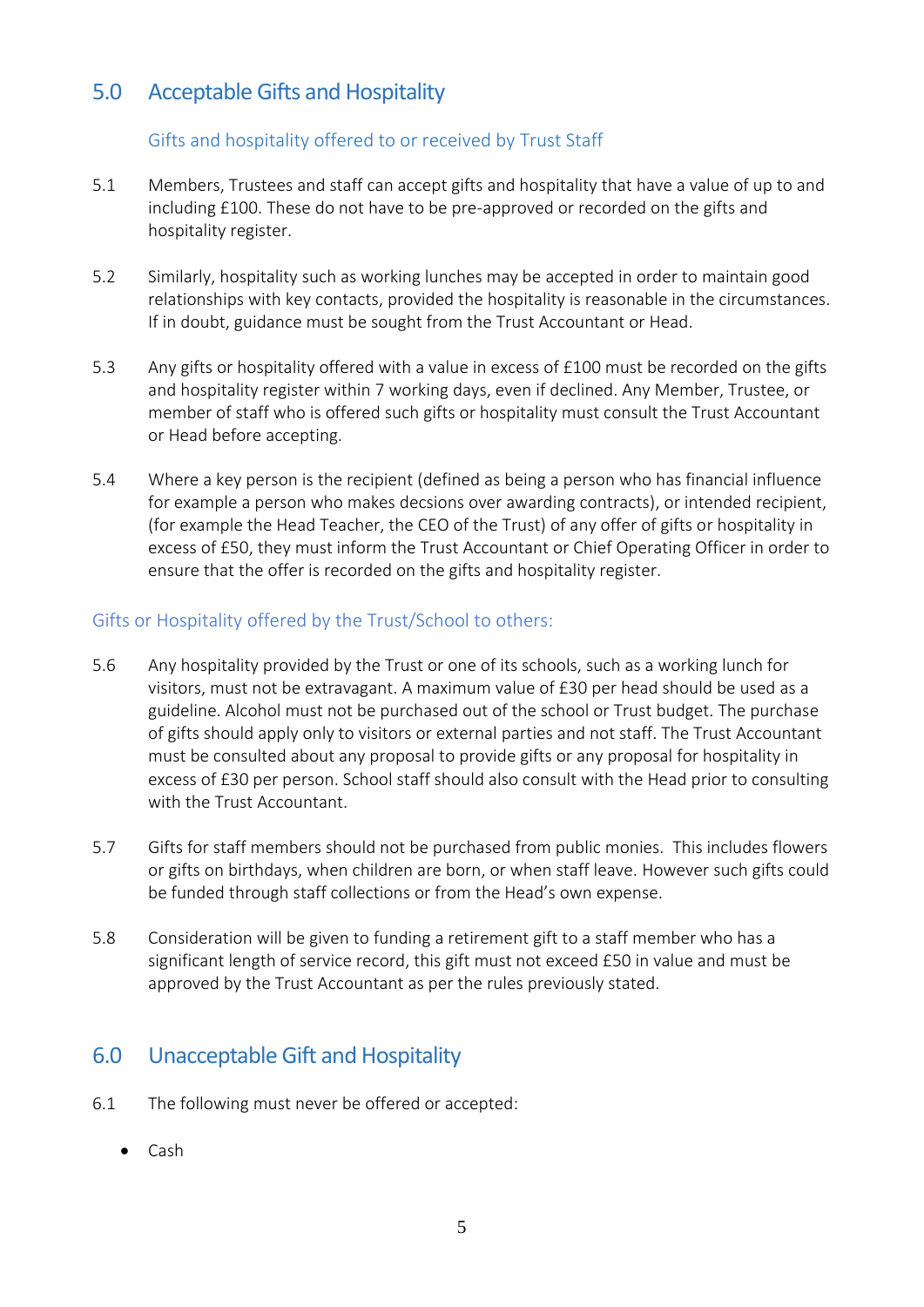- Gifts or hospitality from a potential supplier or tenderer in the immediate period before tenders are invited or during the tendering process.
- Lavish or extravagant gifts or hospitality, even if they relate to activities the recipient undertakes in their own time.

Please note - this list is not intended to be exhaustive.

6.2 It is also likely that any gift or hospitality offered to family members, partners or close friends of staff are inappropriate. An exception might include offering flowers in the case of bereavement. If in doubt, please seek advice from the Trust Accountant or COO before purchase.

#### 7.0 Declining Gifts and Hospitality

7.1 Any Member, Trustee, or member of staff who is offered any of the unacceptable gifts or hospitality outlined in section 6 above should politely decline the offer and must log the offer with the Trust Accountant. If a Member, Trustee, or member of staff feels it would not be appropriate for them to decline, they should refer the matter to the Trust Accountant. The Trust Accountant may decline the offer or donate the gift or hospitality to a worthy cause and must also record the offer on the gifts and hospitality register.